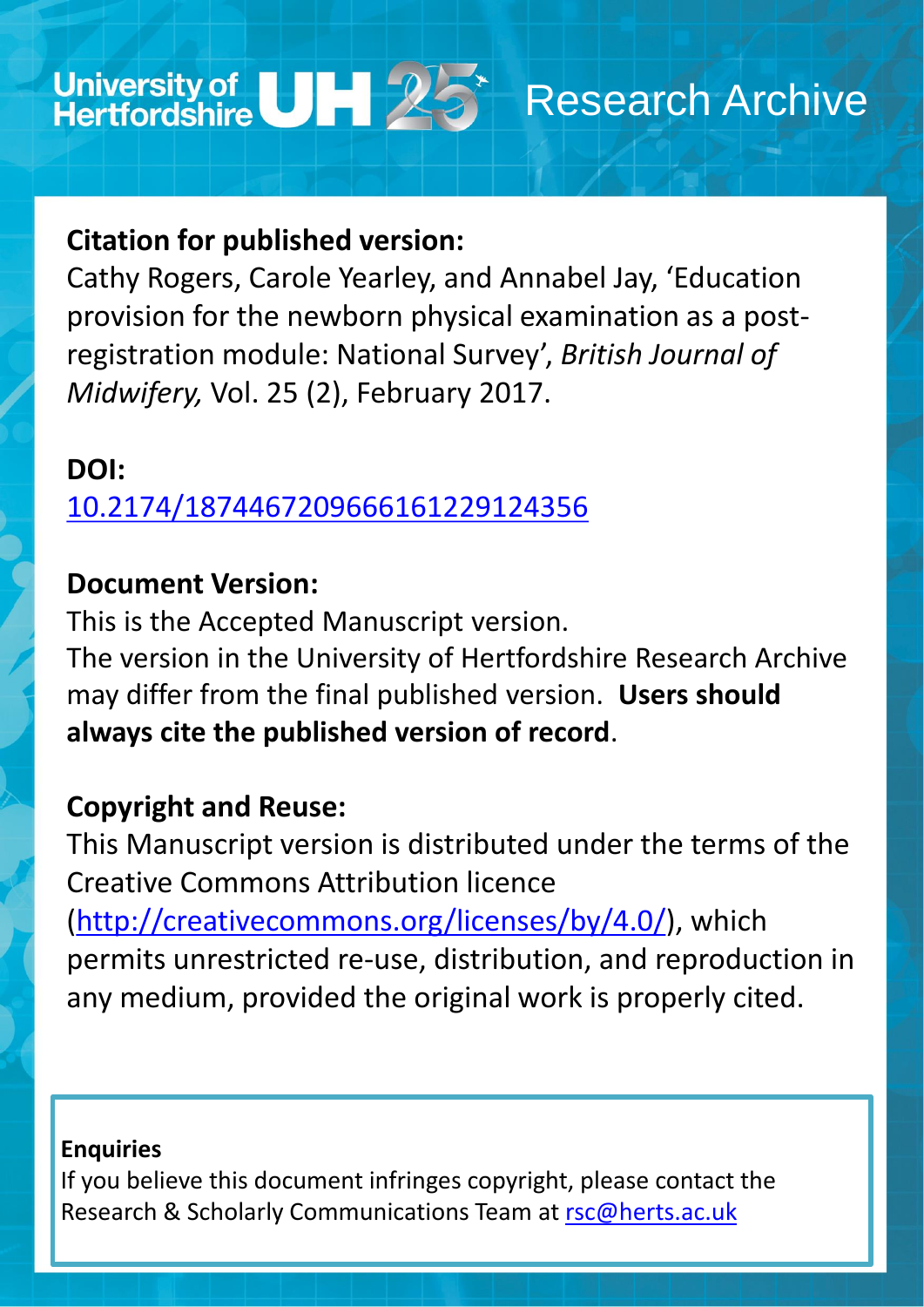Education provision for the newborn infant physical examination as a post-registration module: national survey.

## **Background**

In recent years there has been a gradual move towards qualified midwives undertaking the newborn infant physical examination (NIPE) as part of their extended role. The reasons behind this have been outlined in part A of this report (Yearley et al, 2017). The EMREN study (Townsend et al, 2004), undertaken more than a decade ago, highlighted the acceptability to service users and midwives, as well as the cost-effectiveness to Trusts, of midwives as NIPE practitioners. The study demonstrated how this extended role is in keeping with the midwifery philosophy of continuity of care and carer, which in turn increases maternal satisfaction. Townsend et al (2004) recommended that the NIPE should become part of midwives' standard practice. Eleven years after the EMREN study's proposals, a survey of all maternity units in the UK found that these recommendations were not being met (Rogers et al, 2015) and that only 13% of UK midwives were qualified NIPE practitioners; the reasons for this were not clear. The investigators, therefore, felt it important to establish a national picture of the preparation of midwives for this role. To this end, the same authors undertook a further national survey between autumn 2014 and spring 2015 in which all Nursing and Midwifery Council (NMC) approved education intuitions (AEIs) were invited to report on their provision of education. Part A of this two-part report explored the current provision of and attitudes towards inclusion of NIPE in the preregistration midwifery programme (Yearley et al, 2017). The current paper (part B) focuses on the provision of NIPE training for midwives as part of their post registration professional development.

## **Objectives**

This part of the report has five main aims:

- To determine current NMC AEI provision of NIPE in post-registration midwifery education
- To establish drivers for the provision of NIPE in post registration midwifery education
- To explore the AEI experience of NIPE in post registration midwifery education
- To determine the structure and requirements for midwives undertaking NIPE training
- To seek opinions on similarities and differences around pre- and post-registration preparation requirements.

## **Methods**

An online questionnaire was developed by the investigators, using the Bristol Online Survey (BOS, 2016) tool and was piloted at a single AEI (Yearley et al, 2017). Following minor modifications for clarity, a link to the questionnaire and a covering letter were sent to all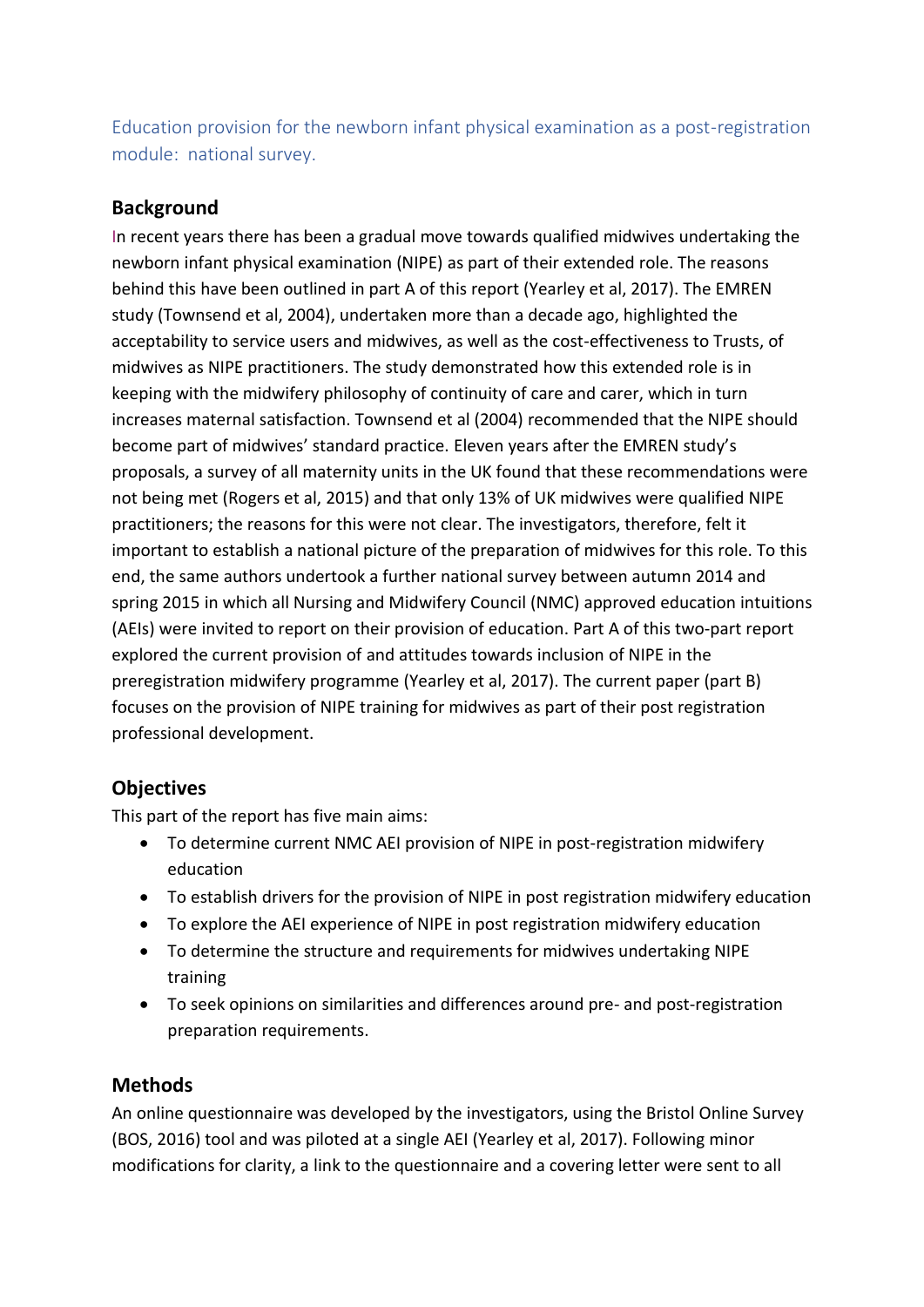lead midwives for education (LMEs) in the UK in the spring of 2015. LMEs were asked to forward the questionnaire to whichever member of their team was best placed to answer the questions. Responses were received from 40 out of a possible 58 LMEs (68.9%). This high response rate may have been partly since the survey was highlighted to delegates at a national LME meeting immediately prior to its launch. Data were analysed independently by two of the three investigators. Anonymity was maintained throughout.

## **Findings**

### **Current provision of post-registration NIPE education**

Among the responding AEIs, 70% (28/40) had provision to prepare midwives to undertake NIPE at post-registration level (*Table 1*). Of the AEIs that did not provide this, five (12.5%) had plans to so within the next 2-3 years, while the remainder indicated a lack of need, as other local NIPE providers existed. In Scotland, NIPE education and training is provided by the Scottish Multi-professional Maternity Development Programme and known as the Scottish Routine Examination of the Newborn Course (SRENC), which is a non-accredited course (NHS Education for Scotland, 2017). The average length of time in which AEIs had been offering a NIPE preparation programme was 10.6 years (range: 1–24 years). The main drivers for developing a NIPE programme included a reduction in the number of available paediatricians, a desire to provide holistic care and a need for the timely transfer of women from hospital to the community. The following quote illustrates a typical response:

*'Newborn examinations to be performed in a timely fashion, enabling continuity of care for families, and avoiding beds being blocked on the postnatal wards, and causing unnecessary waiting and stress for families.' (AEI #33)*

| <b>Table 1 Post-registration provision</b> |    |     |
|--------------------------------------------|----|-----|
|                                            | n  | ℅   |
| Yes                                        | 28 | 70  |
| No                                         | 12 | 30  |
| <b>Total</b>                               | 40 | 100 |

### **Experience of providing a NIPE programme**

Comments relating to the AEI's experience of providing a NIPE programme were given by 75% of respondents (*n* = 21). Such comments related mainly to the success and popularity of the programme and concern about midwives' ability to maintain their practice following successful completion.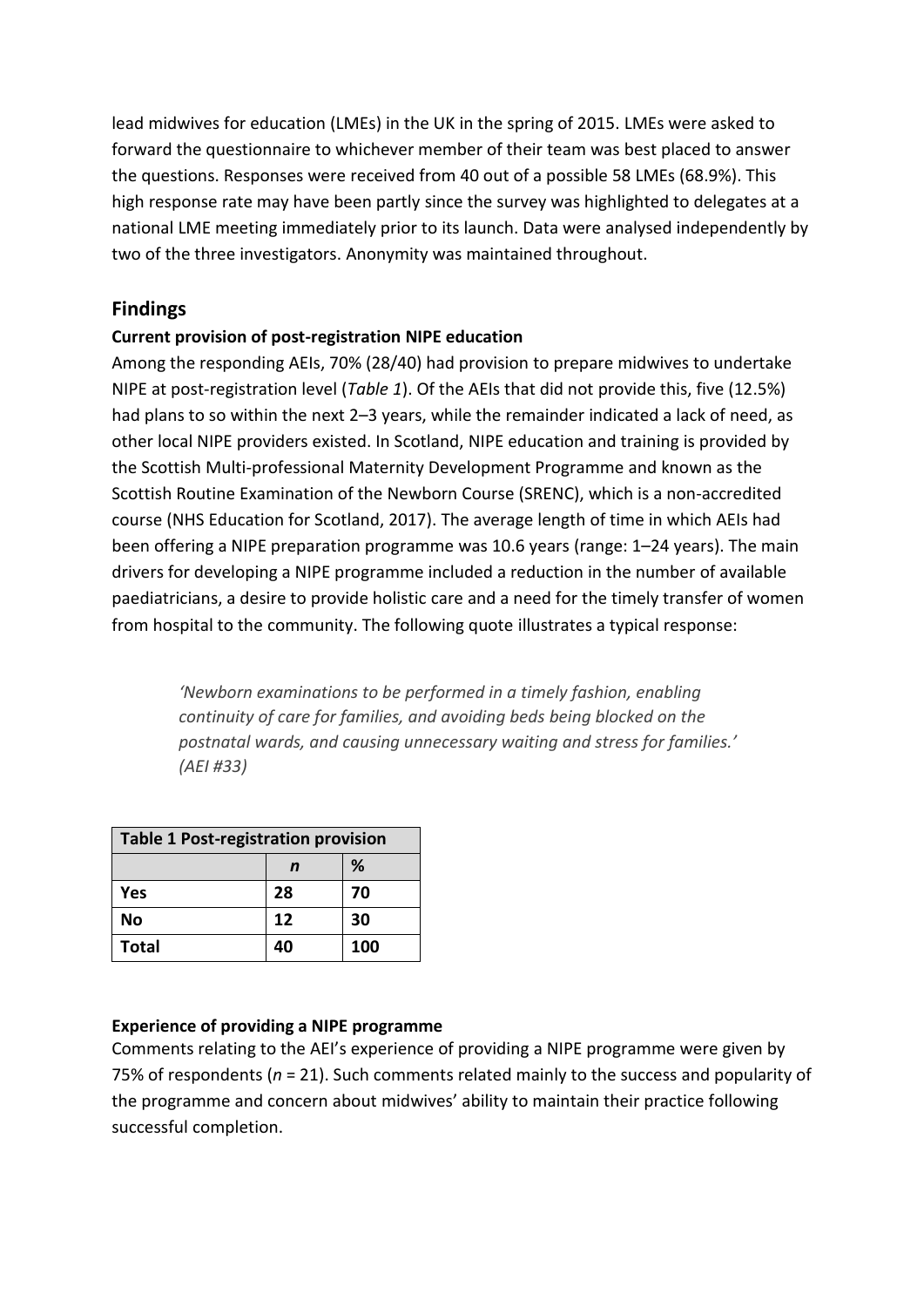*'Consideration must be given by management to ensure that NIPE practitioners are rostered to work in clinical areas where they regularly use their NIPE skills, otherwise it's a waste of Trust CPD funding resources.' (AEI #11)*

#### **Structure and content of the programme**

Of the responding institutions that provided NIPE education, 24 answered a question on examination requirements. They all stated that midwives undergoing NIPE training were required to undertake examinations in practice, either self-directed or supervised by another NIPE practitioner. Information on the number of supervised and self-directed examinations that midwives were required to undertake during their preparation varied significantly (range: 0–30 for supervised examinations (*Table 2*) and 0–40 for selfdirected examinations) (*Table 3*). The rationale for the numbers of required supervised examinations was not sought. The range of practitioners permitted to verify midwives' supervised examinations also varied considerably (*Table 4*).

| Table 2 Number of required supervised exams |    |      |
|---------------------------------------------|----|------|
|                                             | n  | %    |
| 11-20                                       | 12 | 50   |
| 21-30                                       | 5  | 20.8 |
| $0 - 10$                                    | 4  | 16.7 |
| <b>Total</b>                                | 24 | 100  |

| Table 3 Number of formative, self-directed NIPE exams |    |      |  |
|-------------------------------------------------------|----|------|--|
|                                                       | n  | %    |  |
| 11-20                                                 | 5  | 21.7 |  |
| 21-30                                                 | 6  | 26.1 |  |
| $0 - 10$                                              | 1  | 4.3  |  |
| 31-40                                                 | 3  | 13   |  |
| <b>Not</b><br>mandatory                               | 7  | 30.4 |  |
| <b>Other</b>                                          | 1  | 4.3  |  |
| <b>Total</b>                                          | 23 | 100  |  |

*One respondent did not supply data, hence numbers total 23 rather than 24.*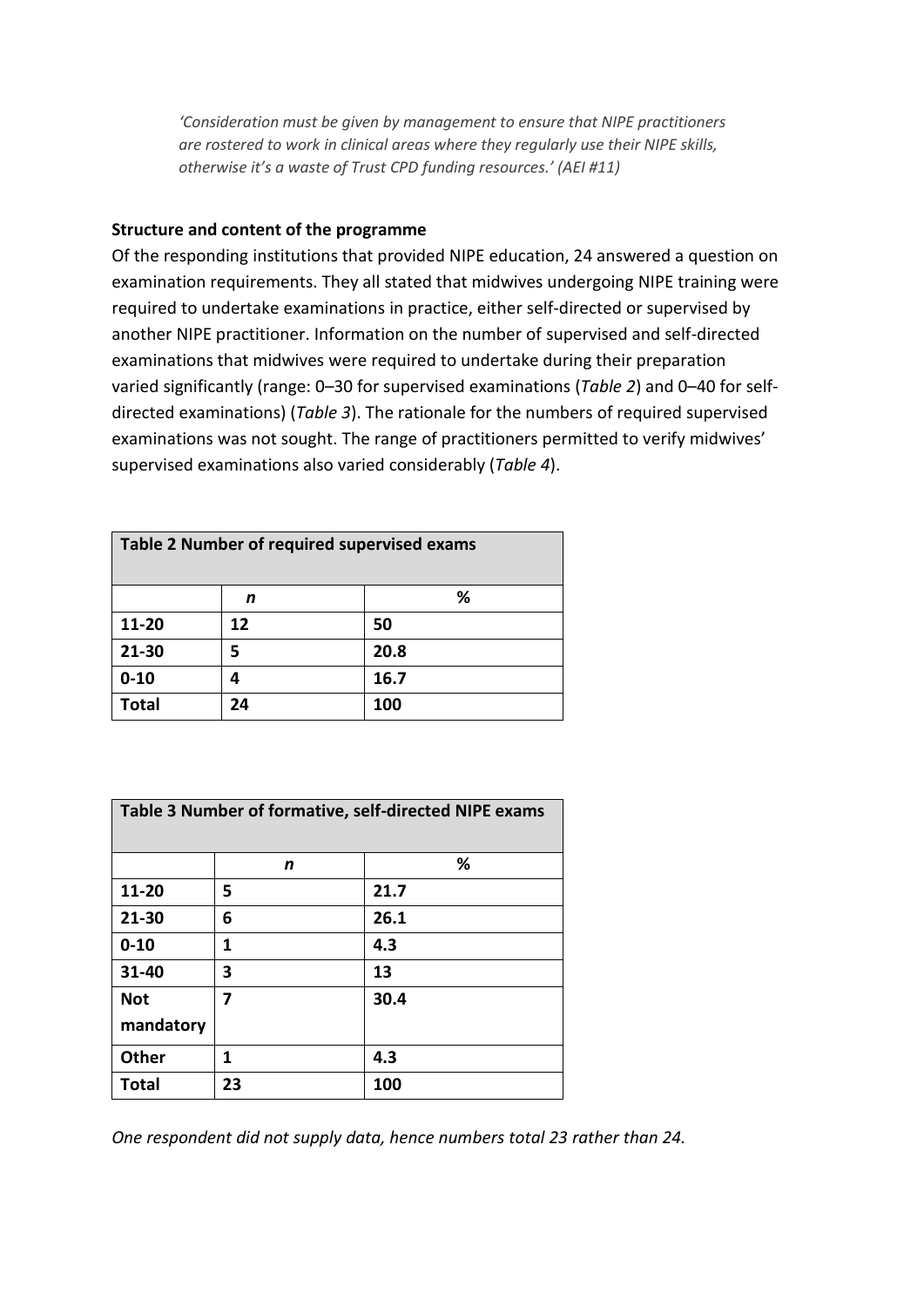| Table 4 Practitioners permitted to verify midwives' supervised examinations |                |      |
|-----------------------------------------------------------------------------|----------------|------|
| Job or role                                                                 | n              | %    |
| <b>Consultant paediatrician</b>                                             | 24             | 100  |
| Paediatric registrar                                                        | 23             | 95.8 |
| Midwife with NIPE and mentorship qualification                              | 21             | 97.5 |
| <b>Midwife with NIPE qualification</b>                                      | 19             | 79.2 |
| NIPE trained neonatal nurses/advanced practitioners                         | 16             | 66.7 |
| <b>GP</b>                                                                   | 3              | 12.5 |
| <b>Paediatric F1 and F2 doctors</b>                                         | $\overline{2}$ | 8.3  |
| <b>Total</b>                                                                |                | 100  |

*Numbers total > 24, as in most approved education institutions several different practitioners could undertake this role*

### **Assessment and accreditation**

Responses in relation to the number of academic credits awarded for NIPE training programmes were received from 22 AEIs. This ranged from 20 to 40 credits (*Table 5*). Of these 22 AEIs, 11 (50.0%) offered the NIPE programme at level 6, eight (36.4%) at either level 6 or 7 depending on the student's academic experience, and three (13.6%) at level 7 only.

| Table 5 Number academic credits awarded |    |      |  |
|-----------------------------------------|----|------|--|
| <b>Number of credits</b>                | n  | %    |  |
| 20                                      | 6  | 27.3 |  |
| 30                                      | 10 | 45.5 |  |
| 40                                      | 6  | 27.3 |  |
| <b>Total</b>                            | 22 | 100  |  |

### **Assessment strategies**

Responses in relation to both theoretical and practical assessment strategies were received from 25 AEIs. All required midwives to undertake a theoretical and practical assessment as part of their NIPE preparation. A range of different theoretical (*Table 6*) and practical (*Table 7*) assessment strategies was reported.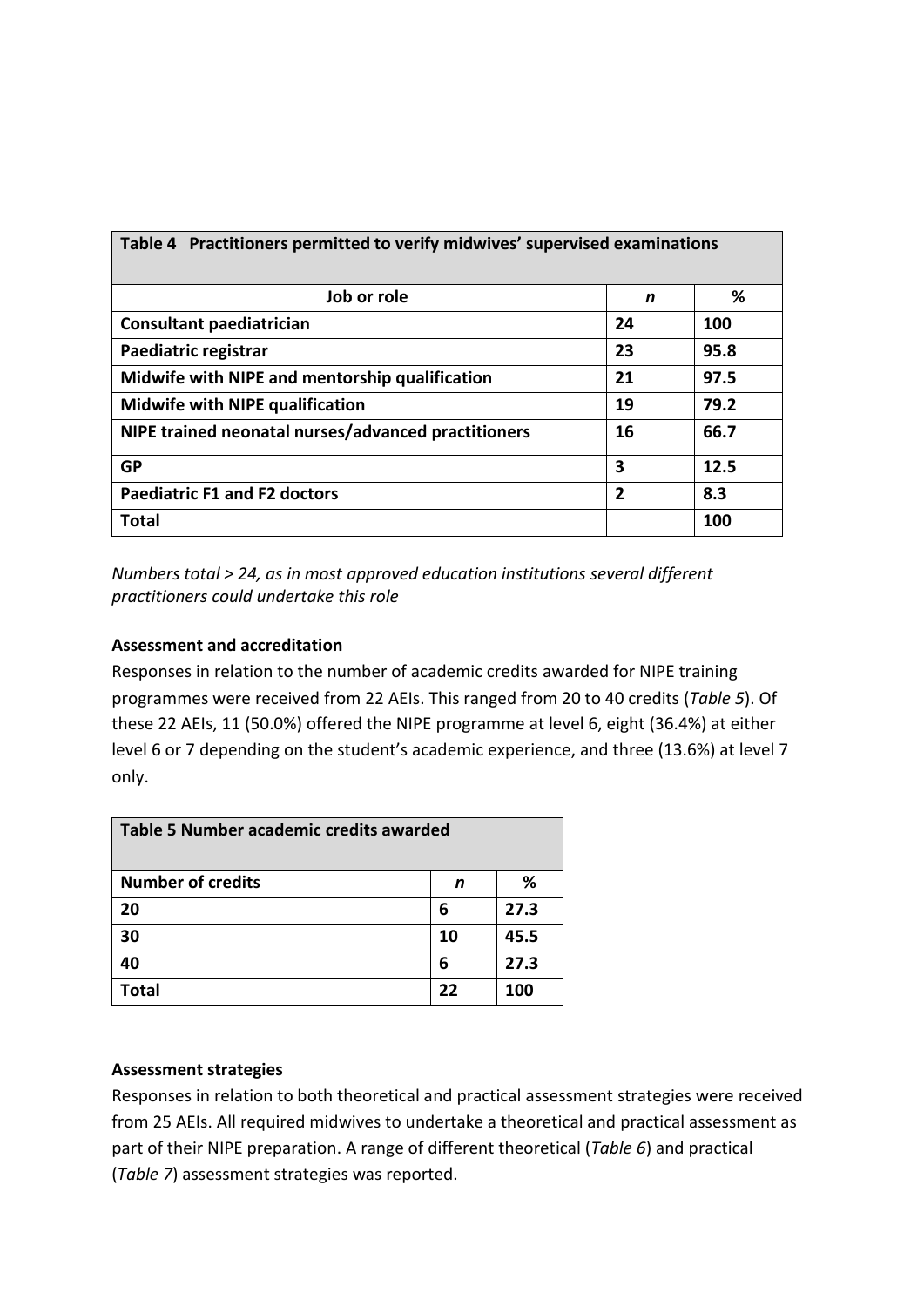| Table 6 Theoretical assessment strategy   |    |      |
|-------------------------------------------|----|------|
| <b>Type of assessment</b>                 | n  | ℅    |
| Objective structured clinical examination | 2  | 8.0  |
| <b>Written examination</b>                | 3  | 12.0 |
| Professional discussion/viva              | 5  | 20.0 |
| Presentation                              | 6  | 24.0 |
| Reflective essay/case study               | 18 | 72.0 |
| <b>Portfolio of evidence</b>              | 5  | 20   |
| <b>Total</b>                              |    | 100  |

*Numbers total ˃25 as in some approved education institutions midwives were required to undertake more than one theoretical assessment component.*

| Table 7 Practical assessment strategy                   |                |      |
|---------------------------------------------------------|----------------|------|
| <b>Type of assessment</b>                               | n              | ℅    |
| An examination supervised by a paediatric registrar     | $\overline{2}$ | 8.0  |
| An examination supervised by a NIPE qualified clinical  | 6              | 24.0 |
| mentor (midwife or ANNP)                                |                |      |
| An examination supervised by a consultant paediatrician | 4              | 16.0 |
| <b>Combination of AEI midwifery academics and NIPE</b>  | 13             | 52.0 |
| practitioners (e.g. NIPE midwife mentors, ANNPs,        |                |      |
| paediatricians)                                         |                |      |
| Total                                                   | 25             | 100  |

*AEI = approved education institution; ANNP = advanced neonatal nurse practitioner*

One survey question related to how the outcome of the assessments was measured. Of the 25 AEIs that responded to questions on assessment strategy, 72% (*n* = 18) reported that the practice component did not contribute to the academic award, with midwives achieving either a pass/fail grade. In only 28% (*n* = 7) was the practice assessment graded. Opinions in relation to the similarities and differences

between pre- and post-registration NIPE education programmes were sought. While it was recognised that pre- and post-registration students had different experiences, there was a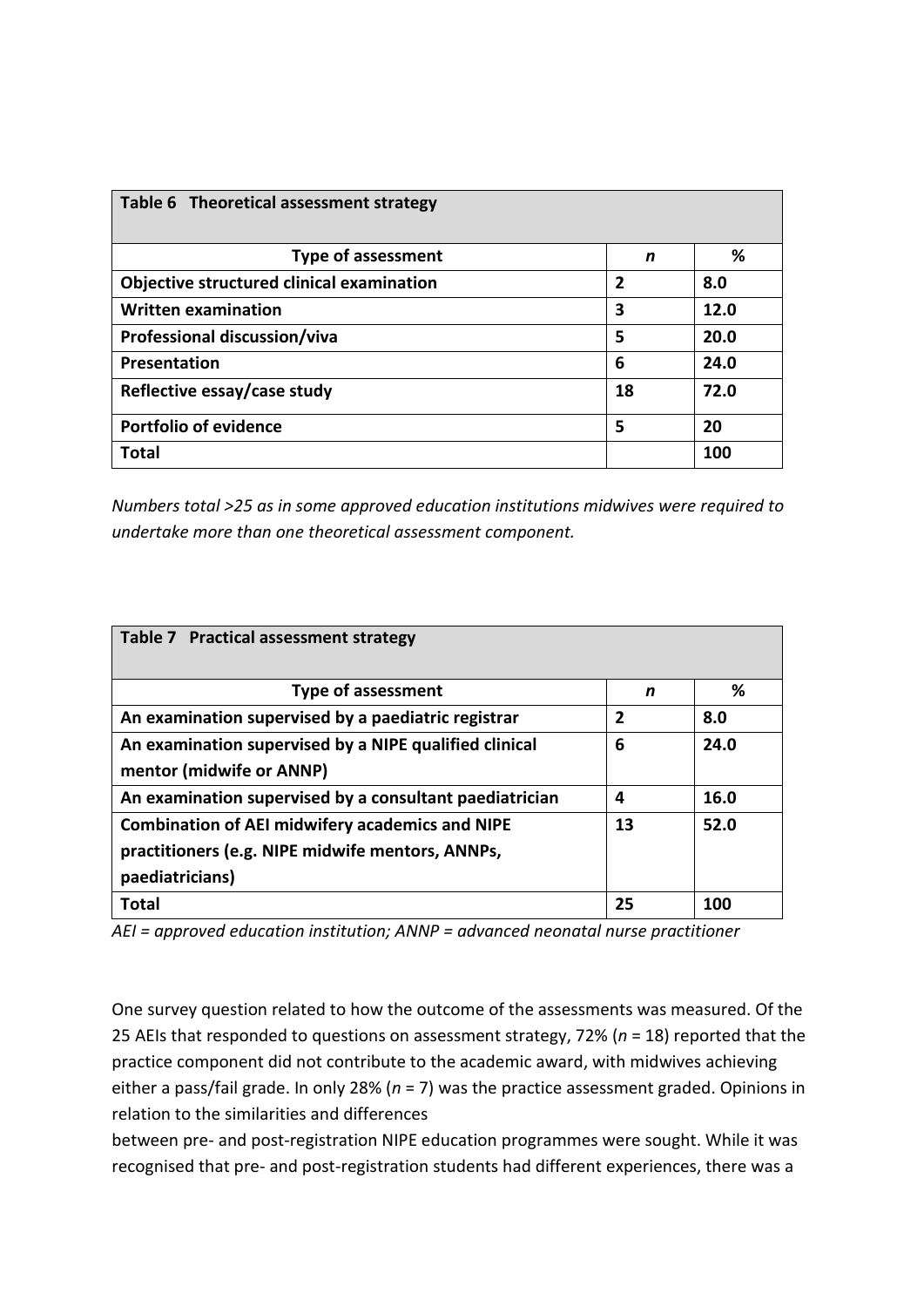consensus that NIPE learning outcomes should be the same across all programmes and should reflect national standards (Public Health England (PHE), 2016). It was clearly identified that the only differences which AEIs perceived between existing Nursing and Midwifery Council (NMC, 2009) standards for pre-registration midwifery education relating to the care of the newborn, and qualification as a NIPE practitioner, were the attainment of the specific knowledge and skills in the four key areas identified by UK National Screening Committee standards (PHE, 2016), namely the heart, hips, eyes and testes.

#### **Discussion**

In accordance with one of the recommendations of Townsend et al (2004), our findings confirm that programmes of NIPE preparation are well-established in post-registration midwifery education, with most AEIs having successfully offered such programmes for more than a decade. It has been demonstrated that a desire to improve the quality of care, together with the reduction in junior doctors' hours, has provided the impetus for the development and implementation of post-registration NIPE programmes. This is consistent with the findings of part A of this survey, relating to pre-registration NIPE provision (Yearley et al, 2017). The popularity of the NIPE among midwives was highlighted, with many AEIs offering a preparation programme twice a year. It was surprising, however, that despite the widespread provision and popularity of NIPE education, only 13% of UK midwives are currently NIPE-qualified (Rogers et al, 2015). One possible explanation may lie in the concerns expressed by some respondents about midwives subsequently maintaining their skills as NIPE practitioners following qualification. This echoes the findings of Steele (2007), who reported that about one third of NIPE-trained midwives do not continue to practise their skills on completion of the programme. This warrants further exploration in view of the costs of post-registration education for both commissioners and providers, as well as the known benefits of midwives undertaking the NIPE in terms of role satisfaction and benefits to women and babies (Townsend et al, 2004). It is clear from the survey findings that the differences in knowledge and skills of NIPE-trained and non- NIPE-trained midwives relate largely to the additional preparation specific to the PHE (2016) standards, i.e. screening of the heart, hips, eyes and testes. However, the findings highlighted significant variations in programme requirements and standards for the preparation and assessment of midwives, as well as the academic credits awarded. This naturally leads to speculation about whether the structure and variation reported among AEI providers is causing organisational difficulties in getting a sufficient number of midwives through these accredited programmes, many of which are offered over an entire academic year. This length of time may be frustrating for providers of maternity services, who may be concurrently coping with the ongoing demands of staff recruitment and retention. This may go some way to explaining the low number of NIPE-qualified midwives. Another compounding factor may relate to the age profile of the midwifery workforce, with an increasing number of experienced, NIPE-trained midwives now retiring from the profession. Part A of this report discussed the growing interest among AEIs in the inclusion of NIPE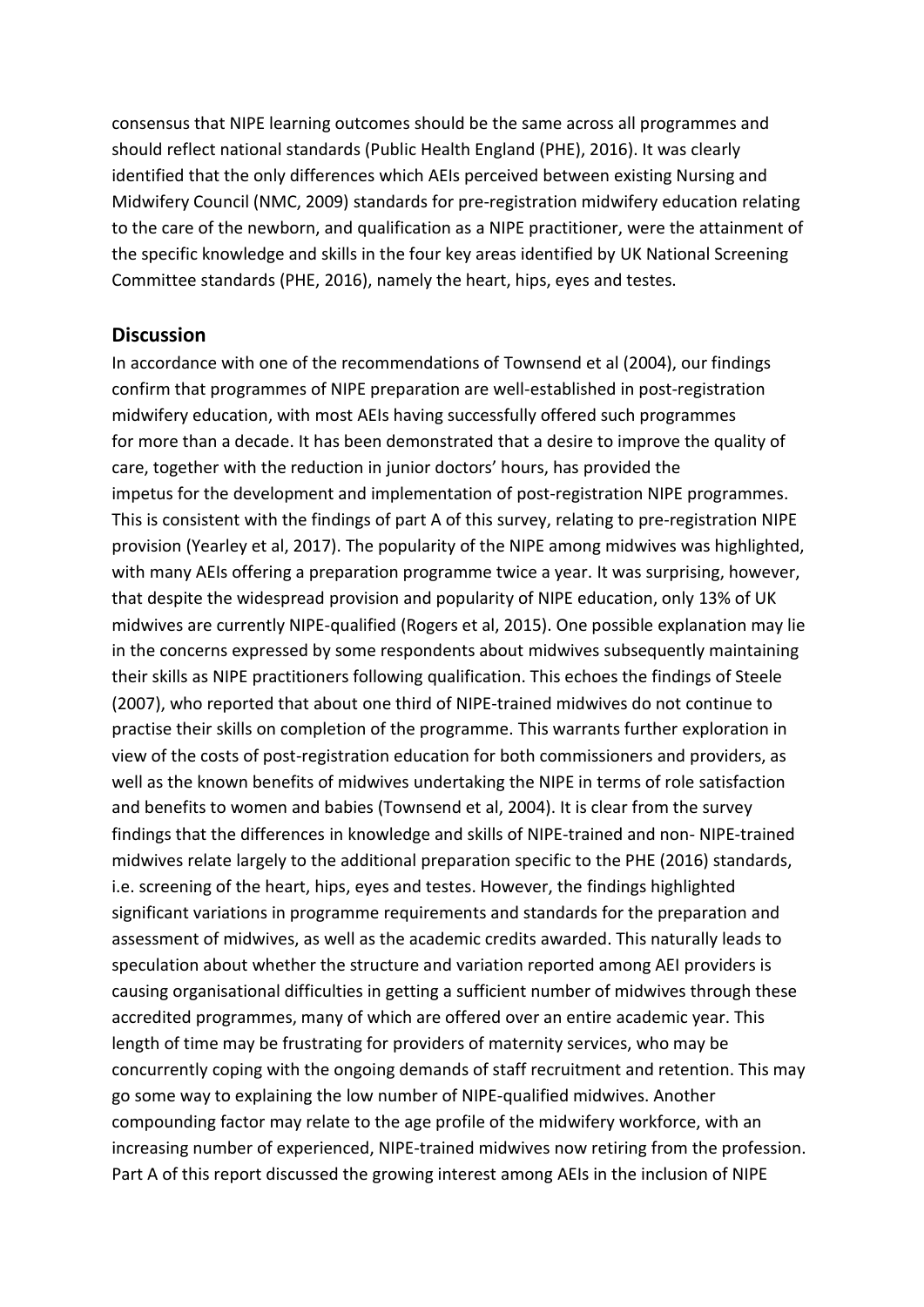education in the preregistration midwifery curriculum (Yearley et al, 2017). If this initiative develops momentum, the need for post registration NIPE education may, one day, be redundant. However, for this to be realised there is a need for sufficient qualified NIPE mentors to supervise students in the practice environment. A further impediment to Townsend et al's (2004) proposals to increase the number of NIPE-qualified midwives may be the link between NIPE education and academic accreditation. This has resulted in NIPE preparation courses of diverse duration, academic credits and cost across the various AEIs. The training of NIPE qualified midwives involved in the EMREN study consisted of a 15-credit module at either level 2 or level 3 (formerly diploma and degree level), which was completed over one semester (Townsend et al, 2004). However, the present study shows that a huge variation now exists in relation to current preparation of NIPE practitioners. The justification for these differences needs to be questioned, given the associated costs of training and the impact on midwifery practice. While acknowledging the critical contribution of continuing professional development (CPD), it is essential that this is both cost-effective and fit for purpose (Rafferty et al, 2015). Rafferty et al (2015) identified that among nurses, barriers to CPD included workload pressures, difficulty in releasing staff, and funding. It is likely that a similar situation exists in midwifery in relation to NIPE training. However, a question exists about whether the current approach can be justified, given that it is inconsistent and not supported by evidence. There is a question about whether AEIs remain the most appropriate providers of NIPE education, given the wealth of knowledge and experience that midwives already have in relation to the care of the newborn. Although NIPE proficiency requires additional knowledge and skills, alternative training provisions could be considered. For example, Scotland has no AEI education provision for NIPE; this is offered through the Scottish Multi-professional Maternity Development Programme (NHS Education for Scotland, 2017). The cost of this programme is significantly lower than the programmes offered by AEIs in the rest of the UK. Having a standardised programme of preparation, as is the case in Scotland, is also advantageous in providing assurance that the knowledge, skills and competencies are transferable across all maternity providers.

### **Conclusion**

The findings of this study show that programmes of NIPE preparation are firmly embedded in the post-registration curriculum across England, Wales and Northern Ireland, and remain popular with midwives. Despite this, the number of NIPE-qualified midwives remains very low. Numerous impediments have been identified, including the difficulty of maintaining NIPE skills and the diverse provision of NIPE programmes, which may make some less attractive to care providers owing to their cost or duration. This study has highlighted the lack of any clear guidance or standards for the training of NIPE practitioners, resulting in differences in the preparation and experience of midwives at the point of NIPE qualification. These differences may, in part, have compromised the ability to respond on a wide scale to the recommendations of Townsend et al (2004) for universal NIPE training for midwives.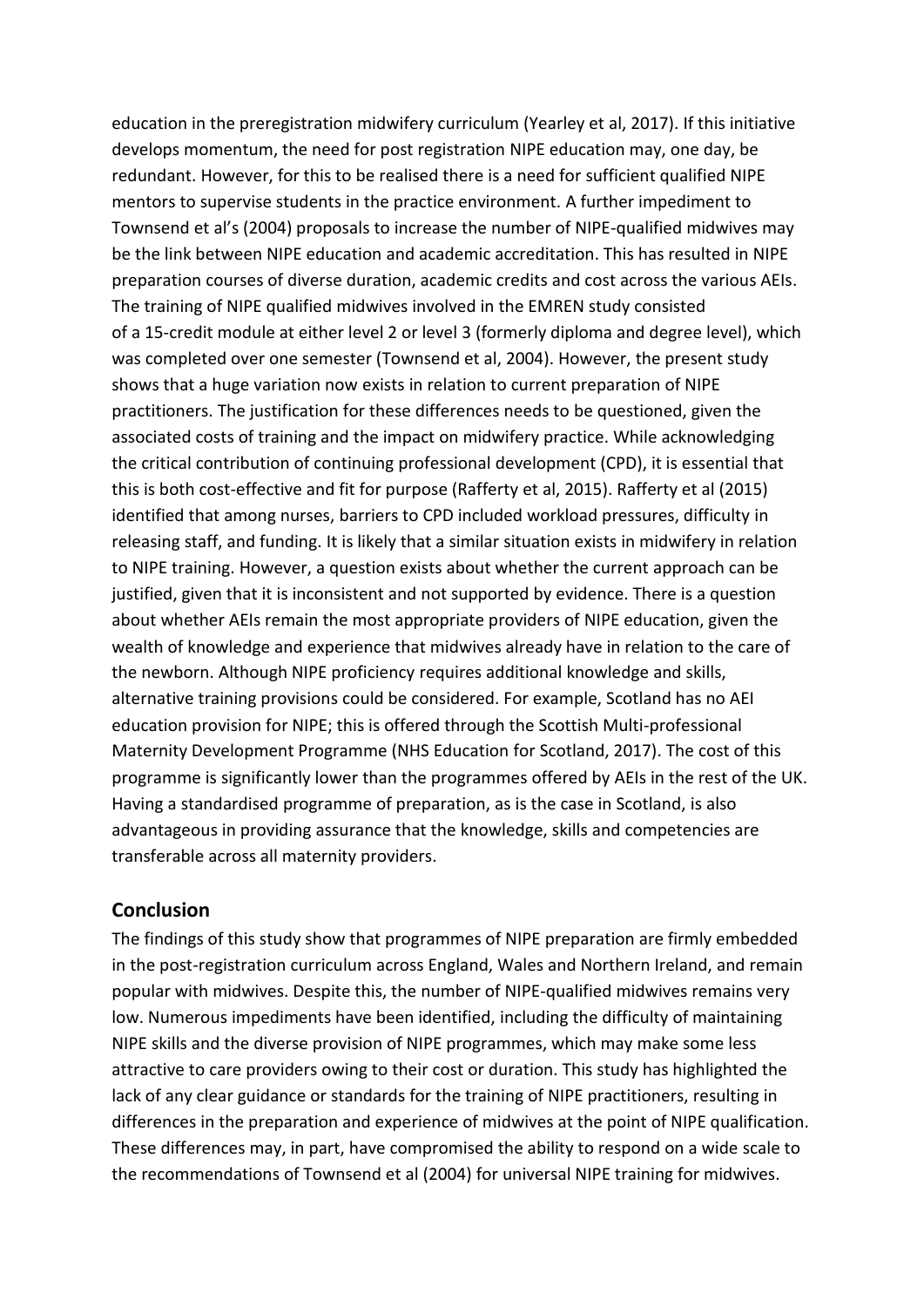Questions have been raised about whether AEIs remain the most appropriate providers of NIPE education. Furthermore, while the educational content of the NIPE preparation programmes for midwives has increased in recent years, little has changed in relation to the preparation of F1 and F2 paediatricians. What is required in future is a more standardised and cohesive approach to the development of all NIPE practitioners, and particularly of midwives, if the vision of having a fully NIPE-qualified midwifery workforce is to be realised.

#### **References**

Bristol Online Survey (2016) Online survey tool. www. onlinesurveys.ac.uk (accessed 11 January 2017)

NHS Education for Scotland (2017) Scottish Multi-professional Maternity Development Programme. www.scottishmaternity.org (accessed 11 January 2017)

Nursing and Midwifery Council (2009) *Standards for pre*‑*registration midwifery education*. NMC, London

Public Health England (2016) *Newborn and Infant Physical Examination Screening Programme Standards 2016/17*. PHE, London

Rafferty AM, Xyrichis A, Caldwell C (2015) *Post-graduate education and career pathways in nursing: a policy brief. Report to Lord Willis, Independent Chair of the Shape of Caring Review*. National Nursing Research Unit, King's College, London

Rogers C, Jay A, Yearley C, Beeton K (2015) National survey of current practice standards for the newborn and infant physical examination. *British Journal of Midwifery* **23**(12): 862–73. <https://doi.org/10.12968/bjom.2015.23.12.862>

Steele D (2007) Examining the newborn: why don't midwives use their skills? *British Journal of Midwifery* **15**(12): 748–52.<https://doi.org/10.12968/bjom.2007.15.12.27788>

Townsend J, Wolke D, Hayes J et al (2004) Routine examination of the newborn: the EMREN study. Evaluation of an extension of the midwife role including a randomised controlled trial